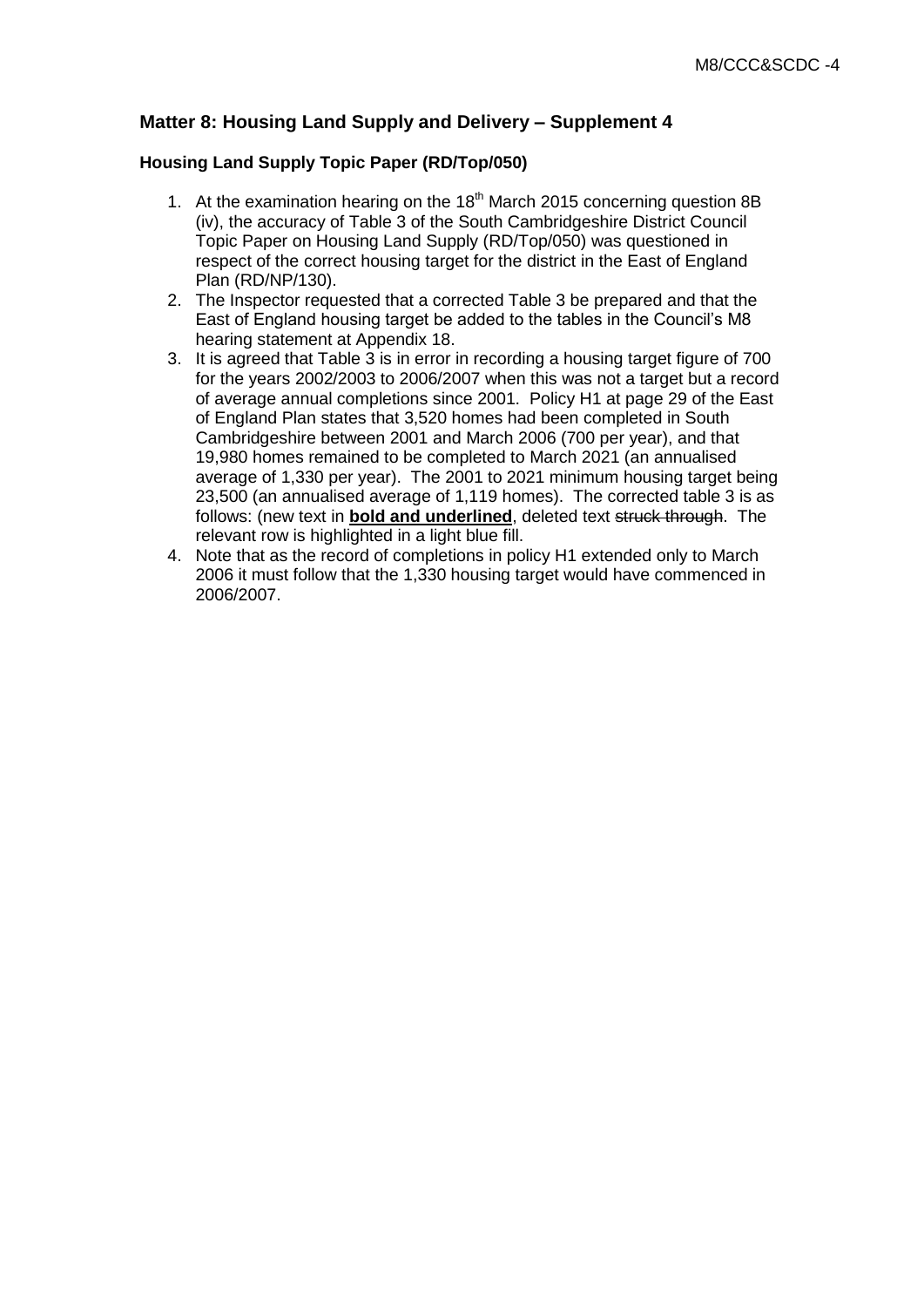Table 3: Capacity of planning permissions and housing completions compared with annualised target in adopted plans and the proposed submission Local Plan and compared to GDP and house price growth

|                                                                                 | 1999-2000                | 2000-2001                | 2001-2002        | 2002-2003         | 2003-2004         | 2004-2005                | 2005-2006       | 2006-2007                                                                     | 2007-2008                    | 2008-2009                    | 2009-2010 | 2010-2011                    | 2011-2012 | 2012-2013 |  |
|---------------------------------------------------------------------------------|--------------------------|--------------------------|------------------|-------------------|-------------------|--------------------------|-----------------|-------------------------------------------------------------------------------|------------------------------|------------------------------|-----------|------------------------------|-----------|-----------|--|
| <b>Capacity of</b><br><b>Sites with</b><br><b>Planning</b><br><b>Permission</b> |                          |                          |                  |                   |                   |                          |                 | 4,563 4,450 4,057 3,878 3,977 4,153 3,824 3,182 2,813 3,333 2,768 3,334 4,413 |                              |                              |           |                              |           |           |  |
| <b>Completions</b>                                                              | 801                      | 801                      | 525              | 653               | 979               | 571                      | 877             | 924                                                                           | 1,274                        | 610                          | 611       | 656                          | 671       | 587       |  |
| <b>GDP Growth %</b>                                                             | 2.9                      | 4.4                      | 2.2              | 2.3               | 3.9               | 3.2                      | 3.2             | 2.8                                                                           | 3.4                          | $-0.8$                       | $-5.2$    | 1.7                          | 1.1       | 0.2       |  |
| <b>SCDC</b><br><b>Median</b><br><b>House Prices</b><br>£ 000's                  | 115                      | 128                      | 150              | 171               | 182               | 195                      | 210             | 230                                                                           | 247                          | 194                          | 232       | 233                          | 227       | n/a       |  |
| <b>Adopted Plan</b><br>Annual Target $-$ 843                                    |                          | 843                      | 843<br>753       | 843<br><b>753</b> | 843<br><b>753</b> | 753                      | 753             | 753                                                                           | 1176                         | 1176                         | 1176      | 1176                         | 1176      | 1176      |  |
| <b>Surplus / Deficit</b>                                                        | $-42$                    | $-42$                    | $-318$<br>$-228$ | $-190$<br>$-100$  | 436<br>226        | $-182$                   | 124             | 171                                                                           | 98                           | $-566$                       | $-565$    | $-520$                       | $-505$    | $-589$    |  |
| <b>Adopted Plan</b>                                                             |                          |                          | Local Plan 1993  |                   |                   |                          | Local Plan 2004 |                                                                               | Core Strategy 2007           |                              |           |                              |           |           |  |
| <b>Target in</b><br>rescinded East<br>of England<br><b>Plan (May</b><br>2008)   |                          |                          | 700              | 700               | 700               | 700                      | 700             | 700<br>1,330                                                                  | 1,330                        | 1,330                        | 1,330     | 1,330                        | 1,330     | 1,330     |  |
| Proposed<br><b>Submission</b><br><b>Local Plan</b><br><b>Annual Target</b>      |                          |                          |                  |                   |                   |                          |                 |                                                                               |                              |                              |           |                              | 950       | 950       |  |
| <b>Surplus / Deficit</b>                                                        | $\overline{\phantom{a}}$ | $\overline{\phantom{0}}$ | -                | -                 | -                 | $\overline{\phantom{0}}$ |                 | $\overline{\phantom{a}}$                                                      | $\qquad \qquad \blacksquare$ | $\qquad \qquad \blacksquare$ |           | $\qquad \qquad \blacksquare$ | $-279$    | $-363$    |  |

Sources: SCDC Annual Monitoring Reports and Cambridgeshire County Council Monitoring Data GDP data: [http://www.ons.gov.uk/ons/rel/elmr/explaining-economic-statistics/long-term-profile](http://www.ons.gov.uk/ons/rel/elmr/explaining-economic-statistics/long-term-profile-of-gdp-in-the-uk/sty-long-term-profile-of-gdp.html)[of-gdp-in-the-uk/sty-long-term-profile-of-gdp.html](http://www.ons.gov.uk/ons/rel/elmr/explaining-economic-statistics/long-term-profile-of-gdp-in-the-uk/sty-long-term-profile-of-gdp.html)

CLG median house prices by district, table 582, based on the sale price of property taken from the Land Registry's sold price data.

- = data not available.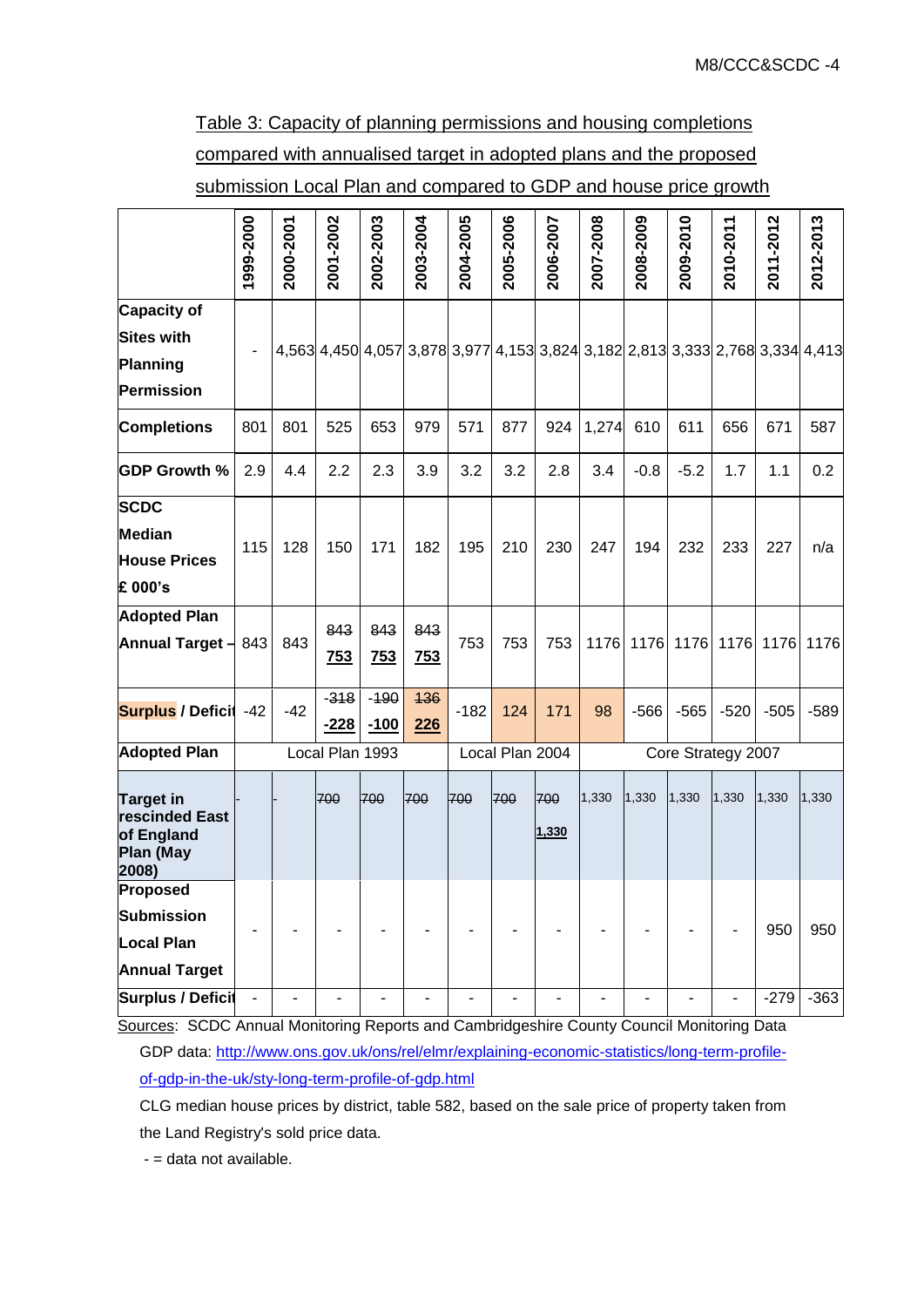Note: The rows marked \* were updated before the examination hearings for M8 in an update to RD/Top/050 which stated: An error has been noted in Table 3. This shows an 'Adopted Plan Annual Target' of 843 homes pa for the years 2001/2002, 2002/2003, and 2003/2004. This is incorrect because the South Cambridgeshire Local Plan 1993 from which the 843 annual target is derived had a plan period of 1986 to 2001 to accord with the 1989 Structure Plan. Incorrect deleted numbers are struck though, the correct figures are shown in **bold** and are **underlined**. Consequential changes are also so shown.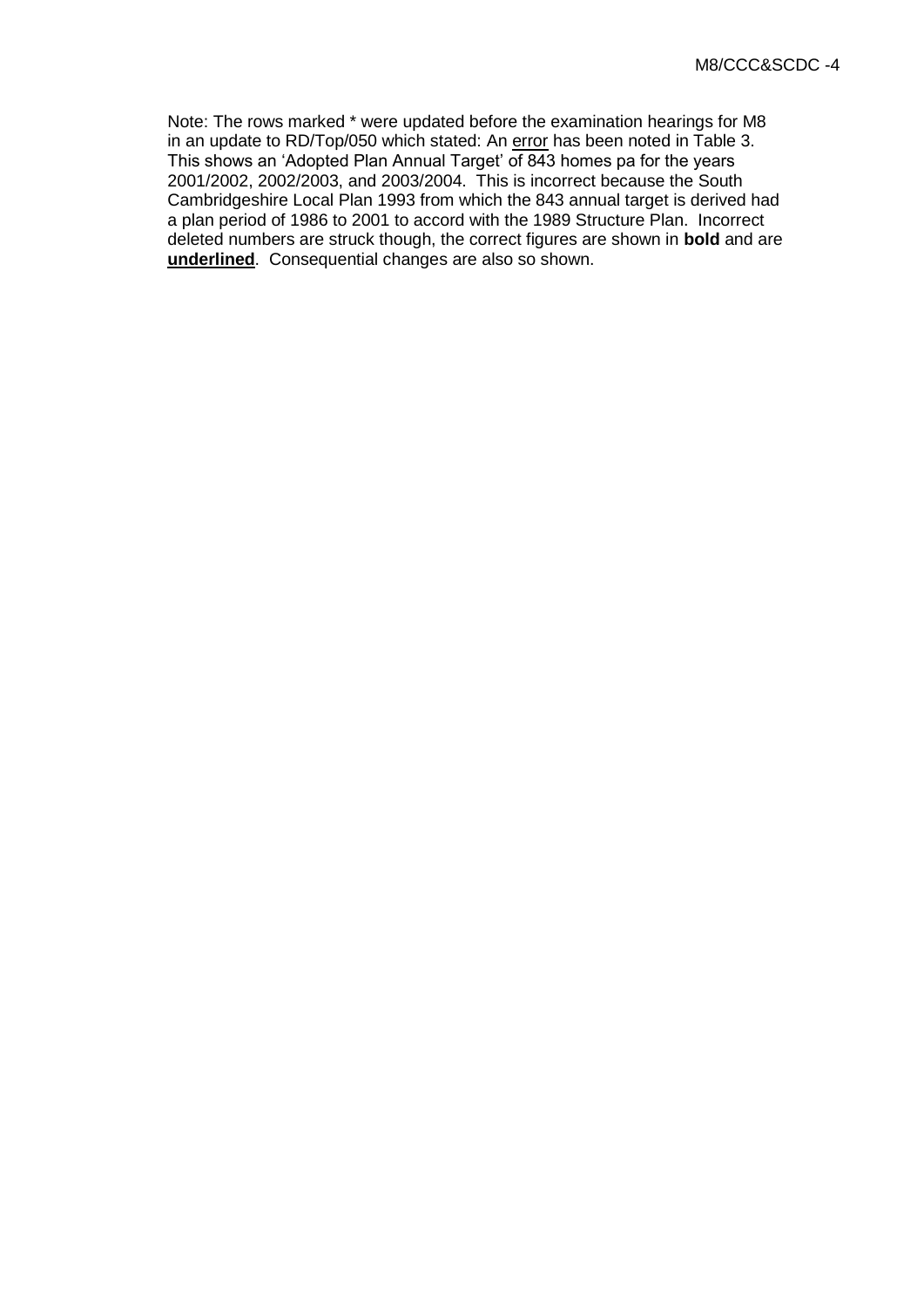#### M8/CCC&SCDC -4

# **Joint Matter 8 Statement – Housing Land Supply and Delivery Updated Appendix 18 Tables**

#### **Cambridge:**

**The below table shows completions against the targets set out in adopted plans for Cambridge and including the Cambridge Local Plan 2014.** 

|                             | 99/00 | 00/01 | 01/02 | 02/03 | 03/04 | 04/05 | 05/06 | 06/07 | 07/08 | 08/09 | 09/10 | 10/11 | 11/12 | 12/13 | 13/14 |
|-----------------------------|-------|-------|-------|-------|-------|-------|-------|-------|-------|-------|-------|-------|-------|-------|-------|
| <b>Completions</b>          | 325   |       | 159   | 287   | 505   | 601   | 731   | 629   | 521   | 588   | 287   | 390   | 352   | 481   | 1299  |
| Structure Plan 1995         |       |       |       |       |       |       |       |       |       |       |       |       |       |       |       |
| targets for Cambridge       | 247   | 247   | 247   | 247   | 247   | 247   | 247   |       |       |       |       |       |       |       |       |
| Structure Plan 2003         |       |       |       |       |       |       |       |       |       |       |       |       |       |       |       |
| targets for Cambridge       | 735   | 735   | 735   | 735   | 735   | 735   | 735   | 735   | 735   | 735   | 735   | 735   | 735   | 735   | 735   |
| Local Plan 2006 targets     | 735   | 735   | 735   | 735   | 735   | 735   | 735   | 735   | 735   | 735   | 735   | 735   | 735   | 735   | 735   |
| <b>East of England Plan</b> |       |       |       |       |       |       |       |       |       |       |       |       |       |       |       |
| (May 2008)                  |       |       |       |       |       |       |       | 1,110 | 1,110 | 1,110 | 1,110 | 1,110 | 1,110 | 1,110 |       |
| Local Plan 2014 targets     |       |       |       |       |       |       |       |       |       |       |       |       | 700   | 700   | 700   |

Source: Cambridge Annual Monitoring Report 2014, page 126 (RD/AD/360)

Notes:

Years prior to plan adoption highlighted.

The 1995 Structure Plan, period 1991 to 2006, housing target for Cambridge 1991-2006 of 3,700 or 247 per year. See extract at Appendix 21.

The 2003 Structure Plan<sup>1</sup>, period 1999-2016, housing target for Cambridge 12,500 or 735 per year. Adopted October 2003.

The 2006 Local Plan<sup>2</sup>, period 1999-2016, housing target 12,500, or 735 per year. Adopted July 2006.

**The East of England Plan<sup>3</sup> was revoked 3rd January 2013 following a Government commitment to abolish Regional Strategies taken in July 2010. Formal revocation was delayed by a series of legal challenges requiring Strategic Environmental Assessments for each regional area.** 

j  $1$  RD/AD/010 policies P5/1 and P9/1

 $2$  RD/AD/300 policy 5/1

<sup>3</sup> **RD/NP/130**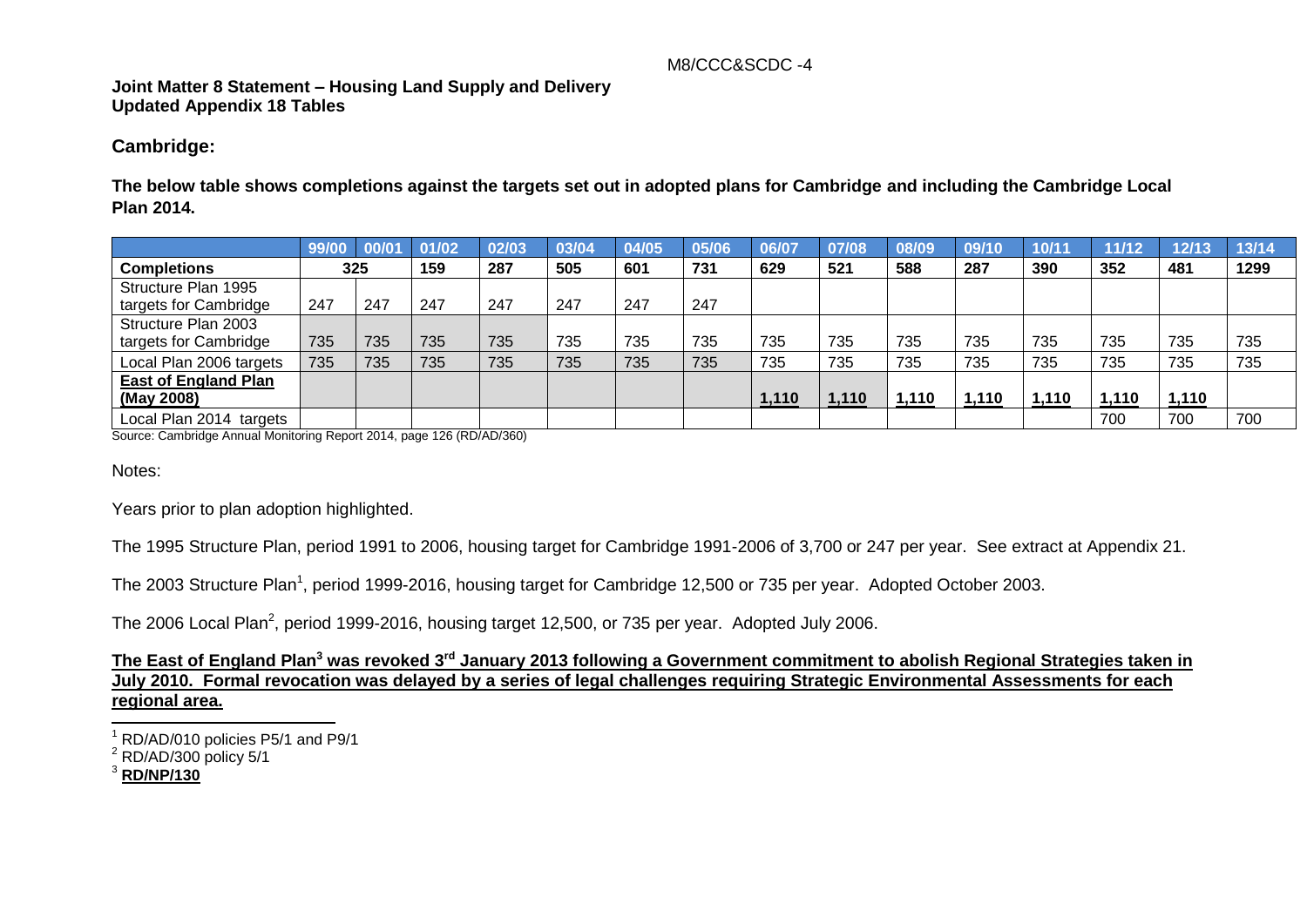### M8/CCC&SCDC -4

# **South Cambridgeshire**

**The below table shows completions against the targets set out in adopted plans for South Cambridgeshire and including the South Cambridgeshire Local Plan 2014.**

|                                 | 99/00 | 00/01 | 01/02 | 02/03 | 03/04 | 04/05 | 05/06 | 06/07 | 07/08 | 08/09 | 09/10 | 10/11 | 11/12 | 12/13 | 13/14 |
|---------------------------------|-------|-------|-------|-------|-------|-------|-------|-------|-------|-------|-------|-------|-------|-------|-------|
| <b>Completions</b>              | 801   | 801   | 525   | 653   | 979   | 571   | 877   | 924   | 1274  | 610   | 611   | 656   | 678   | 559   | 636   |
| Structure Plan 1995             |       |       |       |       |       |       |       |       |       |       |       |       |       |       |       |
| targets for South Cambs         | 753   | 753   | 753   | 753   | 753   | 753   | 753   | 753   |       |       |       |       |       |       |       |
| Local Plan 2004 targets         | 753   | 753   | 753   | 753   | 753   | 753   | 753   | 753   |       |       |       |       |       |       |       |
| Structure Plan 2003             |       |       |       |       |       |       |       |       |       |       |       |       |       |       |       |
| targets for South Cambs         | 1176  | 1176  | 1176  | 1176  | 176   | 1176  | 1176  | 176   | 1176  | 1176  | 1176  | 1176  | 1176  | 1176  | 1176  |
| Core Strategy 2007 <sup>4</sup> |       |       |       |       |       |       |       |       |       |       |       |       |       |       |       |
| targets                         | 1176  | 1176  | 1176  | 1176  | 1176  | 1176  | 1176  | 1176  | 1176  | 1176  | 1176  | 1176  | 1176  | 1176  | 1176  |
| <b>East of England Plan</b>     |       |       |       |       |       |       |       |       |       |       |       |       |       |       |       |
| (May 2008)                      |       |       |       |       |       |       |       | 1,330 | 1,330 | 1,330 | 1,330 | 1,330 | 1,330 | 1,330 |       |
| Local Plan 2014 targets         |       |       |       |       |       |       |       |       |       |       |       |       | 950   | 950   | 950   |

Source: SCDC Annual Monitoring Reports RD/AD/240

Notes:

Years prior to plan adoption highlighted.

The 1995 Structure Plan, plan period 1991-2006, target 11,300 or 753 per year, see extract at Appendix 21.

The 2004 Local Plan, plan period 1991 to 2006, target 11,300 or 753 per year, see extract at Appendix 21. Adopted February 2004.

The 2003 Structure Plan<sup>5</sup>, plan period 1999-2016, target 20,000 or 1176 per year. Adopted October 2003.

j  $^4$  <u>The Core Strategy was given effect in the following DPDs: the Northstowe AAP July 2007, the Development Control Policies DPD July 2007, the</u> **Cambridge Southern Fringe AAP February 2008, the Cambridge East AAP February 2008, the North West Cambridge AAP October 2009 and the Site Specific Policies DPD January 2010.** 

 $5$  RD/AD/010 policies P5/1 and P9/1